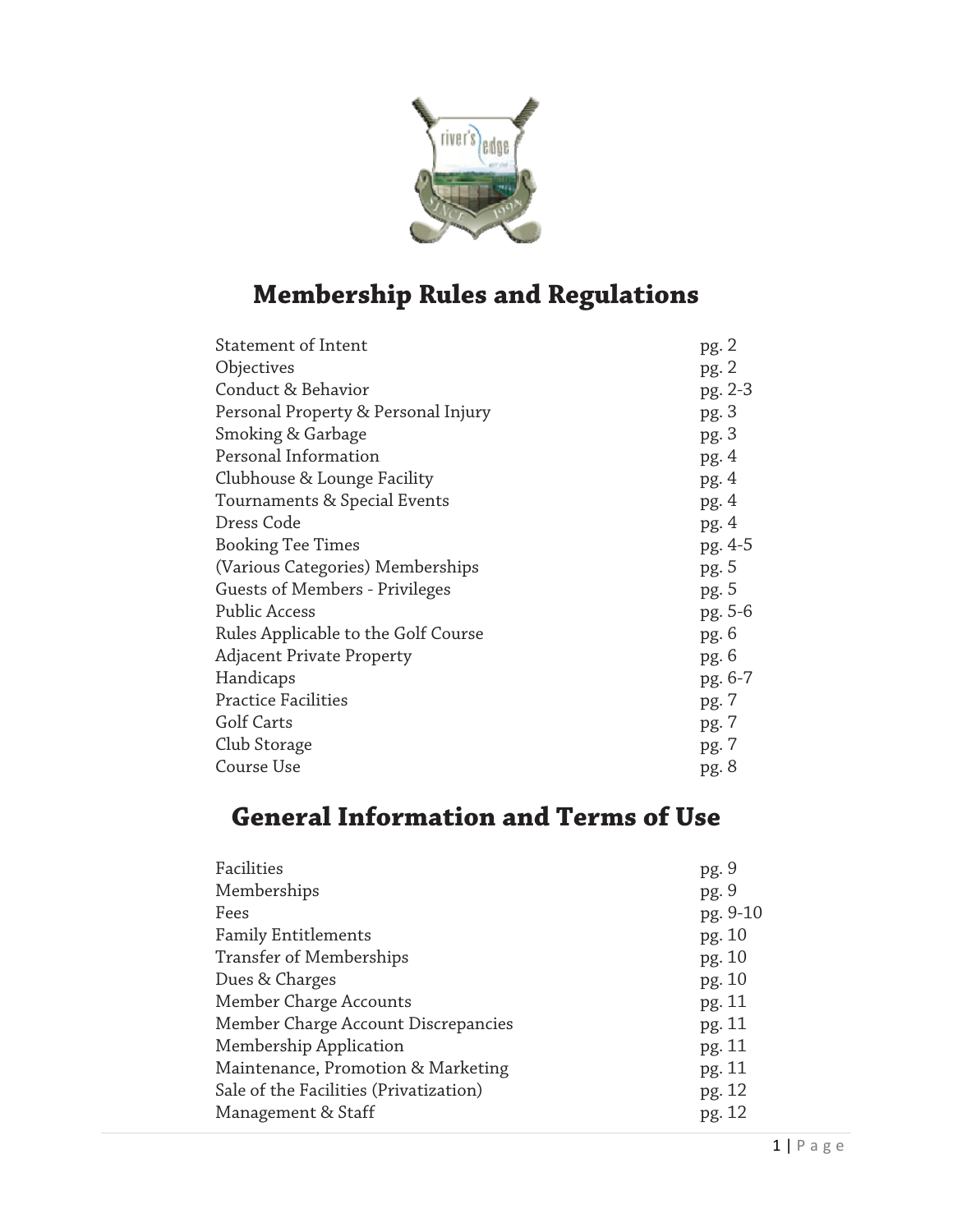## **Membership Rules and Regulations**

#### Statement of Intent:

The River's Edge Golf Club Ltd. (herein ''River's Edge'') is a limited company that has acquired a lease of land areas that encompass the facilities that are described herein, River's Edge will operate the facilities in the context of a semi private golf club. The initial operations will permit public access and use of the facilities. River's Edge has created various classes of memberships which will provide privileges and priorities in favour of these memberships. In the future, River's Edge may elect to "go private". In such circumstances, the rights of members in good standing will be determined in accordance with the governing rules and regulations which all memberships and users of the facilities will be subject to.

#### Objectives:

- To ensure utmost pleasure & enjoyment for all users of River's Edge.
- River's Edge reserves the right to establish Membership Rules and Regulations and to modify and amend these deemed appropriate from time to time.
- All rights, privileges and entitlements forwarded to members on the basis that such members will comply with and adhere to the Rules & Regulations as established by River's Edge, including but not limited to Rules & Regulations prescribed from time to time by the Royal Canadian Golf Association, as well as generally accepted golf etiquette.
- Memberships will only be issued to individuals, (or be made available to designated members of corporations or partnerships) who are approved by River's Edge. Any such memberships may be revoked by River's Edge for inappropriate conduct or behavior as determined by the discretion of River's Edge.

## Conduct & Behavior:

- Members, guests and public being afforded access to the facility, are required to act in a responsible and decent manner in any event in accordance with rules and directives as to such conduct as determined by River's Edge from time to time.
- As determined by the discretion of River's Edge, any member whose conduct, or whose guest's or family conduct is determined to endanger the welfare, safety, harmony or good reputation of River's Edge or its members, or is otherwise improper, may be reprimanded, suspended or expelled from River's Edge and have all privileges associated with the membership suspended or revoked by the club. River's Edge reserves the right to be the sole determinant and judge of what amounts to improper conduct; however, improper conduct will include, amongst other types of conduct:
	- I. Default in member obligations, including non-payment of outstanding dues, fees or charges.
- II. Not adhering to directives and rules outlined by River's Edge.
- III. Providing false information on the Membership Application or any other agreements entered into with River's Edge.
- IV. Abusive treatment of River's Edge employees.

If River's Edge applies disciplinary action against a member, that member will be given opportunity to explain why disciplinary action should not be applied. During the time that the complaint is outstanding and prior to the hearing, the member's privileges and access to the facility will be suspended. River's Edge will attempt to conduct a hearing as soon as possible in these events.

 In the event River's Edge take disciplinary action against a member, River's Edge may restrict some or all of a member's family and guests club privileges. In instances where disciplinary action has taken place and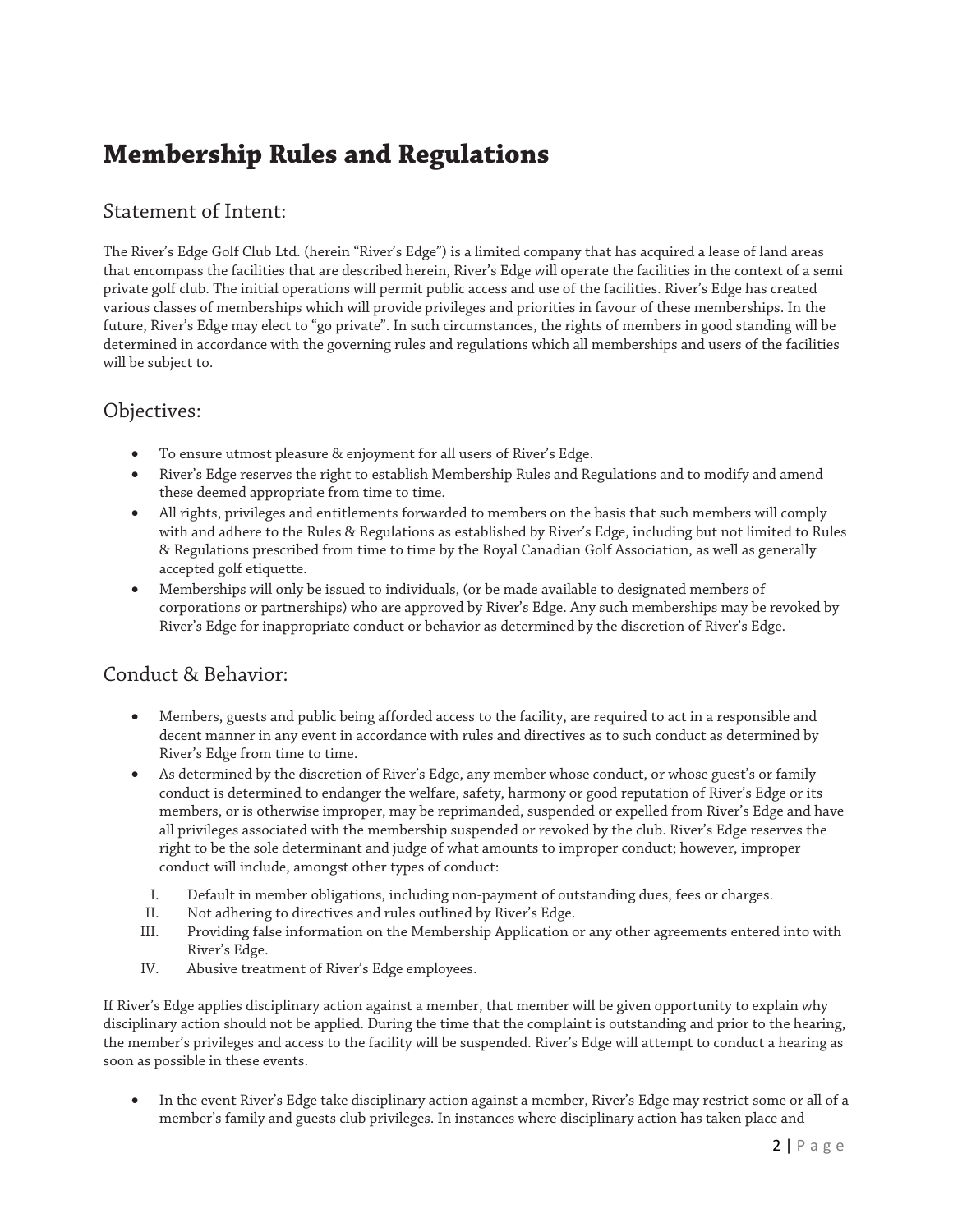River's Edge deems the member's conduct as appropriate, the member will not be entitled to any refund of dues, fees or charges. The member's obligation to pay fees, dues or other charges as required under this agreement shall continue to accrue and shall be paid in full prior to the reinstatement of a member in good standing.

 In cases where the Executive member's privileges are revoked indefinitely, then the member will be afforded the opportunity to sell or transfer his/her membership, with the transaction fee applied as set in these rules & regulations.

#### Personal Property & Personal Injury:

- It has been determined by River's Edge that a member and their guests shall be solely responsible for his/her property. River's Edge will not be held responsible for any loss or damage to any private property used or stolen at the facility. In circumstances where personal property is left or stored on the facility for a period of 6 months or more, without payment of storage fees, such personal property may be sold by River's Edge, with or without notice, at a private or public sale, or may be disposed of, and the proceeds of any such sale will be retained by the club in satisfaction of storage of such personal property.
- Anyone occupying, using or benefiting from any of the facilities may not remove any of the property of River's Edge from the areas that they are situated without written approval and consent of River's Edge. Club members shall be liable for any property damage caused by the member, any of their guests or family members. The costs of such damage will be charged to the responsible member.
- Members, guests, or any other person given access to the facilities in any manner, or any of the described individuals that gain use of or accepts the use of any personal property, equipment, facilities or is afforded use and access of any such facilities, or services available through River's Edge, including but not limited to golf carts and any other similar mechanisms used during the course of play, or any other activity undertaken at the Facilities, or in situations where such individuals participate in any activities, functions, competitions or other events on the Facilities, these individuals do so at his or her own risk. All members, including designates under corporate memberships, and family members and guests of such members shall hold River's Edge and its associates and agents, their successors and assigns, and their respective shareholders, partners, directors, officers, members, employees, representatives, agents, members of River's Edge's Board or any of the committees thereof (referred to herein as ''Absolved Parties'') harmless from any and all loss, cost, claim, injury, damage or liability sustained or incurred by him or her, resulting there from, arising out of or in incident to participation and/or membership in any of the described activities of River's Edge and/or from any act or omission on the part of the Absolved Parties. The similar indemnities and provisos shall provide to any guest or family member.
- In circumstances where any of the described individuals (members, guests, etc.) take action or commence proceedings against the Absolved Parties in regards to any event and/or activity that occurs or takes place at River's Edge or may be organized or sponsored by River's Edge, or where there are claims or demands made by such individual as against River's Edge, such party advancing such claims as against the Absolved Parties shall be responsible for all costs and expenses that the Absolved Parties incur in defending, opposing or responding to any such proceedings, including any Court costs or expenses, lawyer's fees and expenses to carry through all steps and procedures available advanced by such a party.

## Smoking & Garbage:

- Smoking is not allowed in the clubhouse or pro shop, it is permitted on the clubhouse patios and other designated areas.
- Smoking is permitted on the golf course and the practice facilities.
- Members, guests and public will be required to utilize garbage's or ashtrays provided on tee boxes or practice facilities. Members, guests, and public are prohibited from discarding cigarette butts, cigar butts, sunflower seeds and other similar material on the course or throughout any of the facilities other than in prescribed areas for disposal.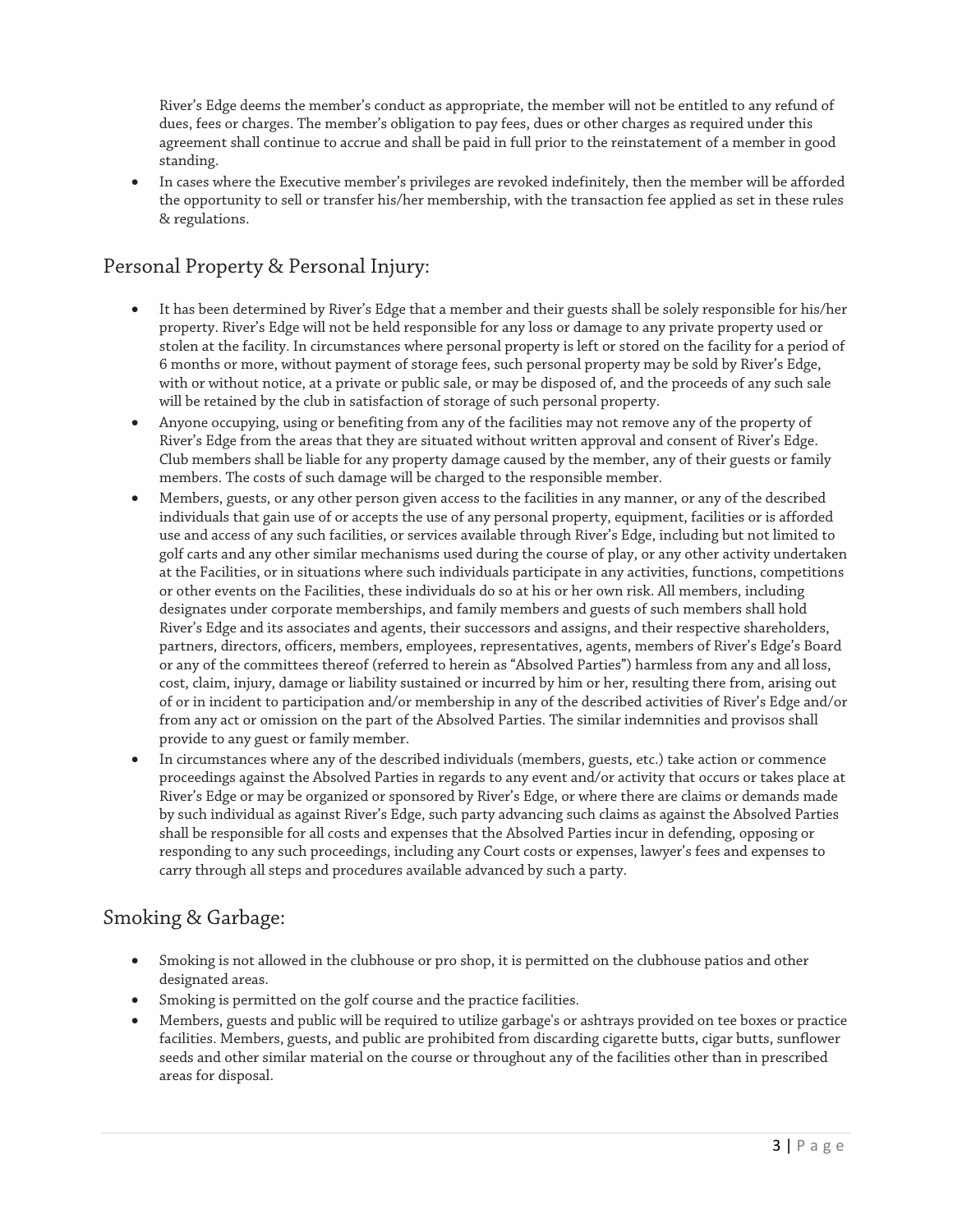#### Personal Information:

 Each member of River's Edge is required to keep River's Edge informed of any current mailing address, telephone number or E-mail address so we can contact you if an emergency arises, and to provide such notification in writing, or by E-mail to the office at River's Edge.

## Clubhouse & Lounge Facility:

 River's Edge will determine access and use to the clubhouse facility and more particularly to facilitate special functions, banquets and other activities. Members are to be afforded certain rights and privileges associated with booking such access in accordance with the terms and conditions as outlined by River's Edge from time to time.

## Tournaments & Special Events:

 River's Edge will afford members the right to arrange for tournaments during periods designated by River's Edge. These events will be scheduled by River's Edge in such a manner so as to ensure that the other members are not unduly restricted from access to the golf course. Notwithstanding the preceding, River's Edge reserves the right and entitlement to schedule tournaments and special events towards the advancement and promotion of the golf course facilities. Membership acknowledges that River's Edge intends on taking all reasonable measures towards ensuring that the facilities are utilized on consistent basis.

#### Dress Code:

River's Edge will determine and inform members, guests and public from time to time what we accept as proper golf attire. Some basic terms of reference will be as follows:

- Shorts must be no shorter than mid thigh.
- Metal spikes are not permitted.
- Denim jeans are permitted provided they are not excessively loose, dirty or damaged.
- No tank tops or offensive tee shirts are permitted.
- River's Edge will determine which clothing, head attire, shoes and other dress components are appropriate and acceptable.

#### Booking Tee Times:

- Executive Members can book a tee time up to 14 days in advance, other membership categories can book up to 8 days in advance during normal business hours of River's Edge, either in person, on-line or by telephone. Messages left on answering machines or similar devices will not be accepted as proper booking procedure.
- River's Edge will designate member tournaments and/or event days for golfing events, such designated times to be dependent upon utilization of membership. Such designated events will be varied from time to time so as to facilitate membership demand and utilization.
- Members will be provided priority booking on times, periods and dates made available to the public. However, in circumstances where such times are made available to the public, bookings will be normally received and filled on a first come, first served basis.

Due to the number of no shows in the past, River's Edge will enforce a strict 3 strike booking policy which is outlined as followed.

 Members must notify the pro shop by telephone or online booking of tee time cancellations or alterations a minimum of 12 hours prior to your tee time on weekdays, 24 hours in advance on Saturday, Sunday and Holidays.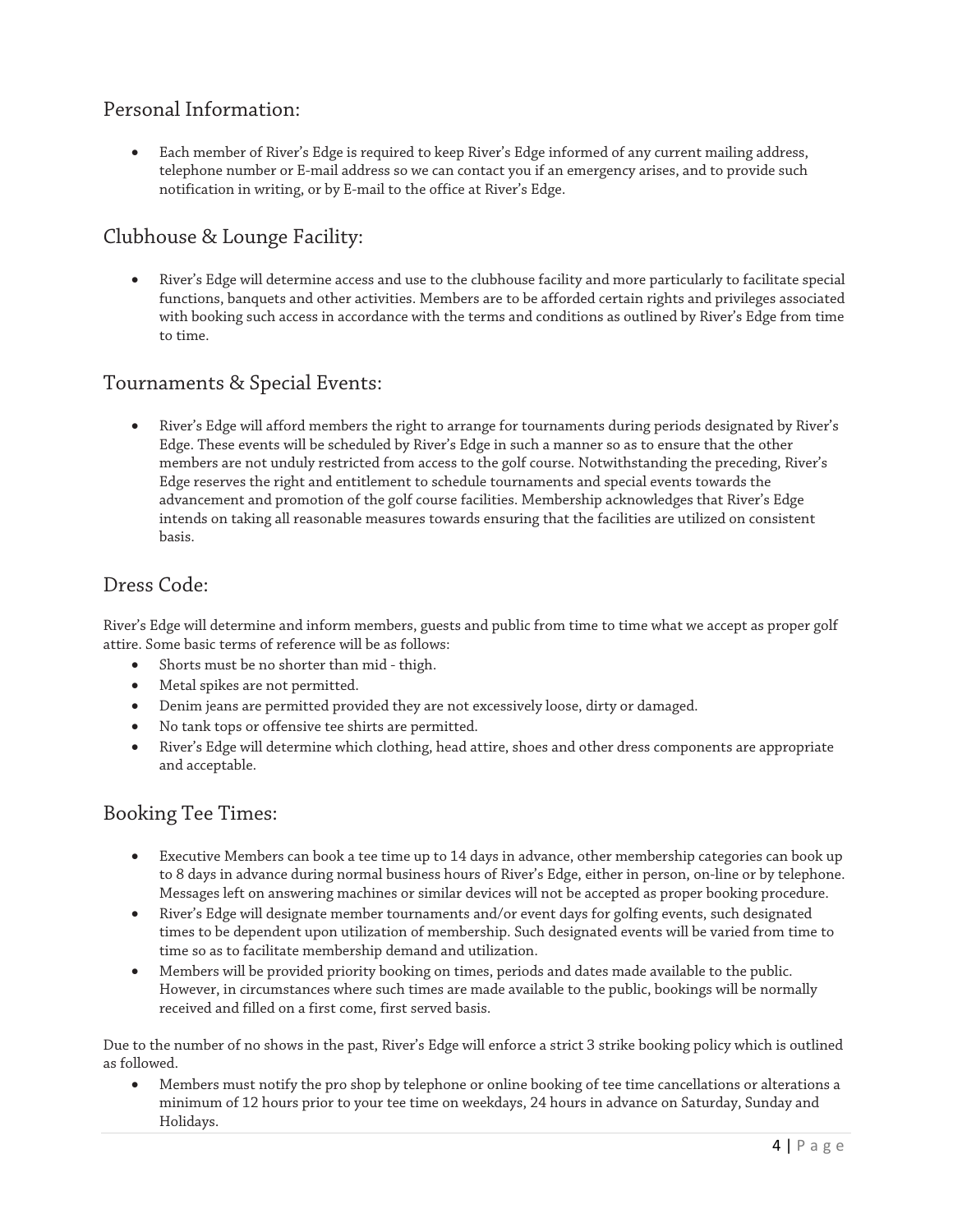Members are not permitted to book a tee time and fail to show up without the exact number of guests booked.

Any breach of the above booking regulations will be subject to the following disciplinary action:

- 1st violation: Verbal notice and/or E-mail to the member describing his/her first breach of the River's Edge booking policy.
- 2nd violation: Written notice and/or E-mail to the member describing his/her second breach of the River's Edge booking policy.
- 3rd violation: Member will be given a letter by mail and/or E-mail notifying him/her that their booking privileges have been suspended for an amount of time determined by River's Edge. Reinstatement of privileges may occur following a hearing arranged by River's Edge within 1 month of the 3rd occurrence. Upon reinstatement, in the event of further violations, the member will be charged for all lost revenues which occurred for those time(s) to his/her account. Furthermore, the members playing privileges will be suspended indefinitely until the charges are paid.

## (Various Categories) Memberships

These memberships will be afforded further and additional entitlements to access and booking privileges which will be determined from time to time by River's Edge.

The Membership will currently be afforded:

- I. Preferred advance booking subject to tee time availability.
- II. Certain Member categories will be entitled full access and use of club storage & cleaning.
- III. All Membership categories are entitled to play in member tournaments.
- IV. Guests of members will be afforded a discount on 18 hole green fees from regular posted rates.
- V. Special events bookings may be accommodated through the General Manager.

## Guests of Members - Privileges

- River's Edge will have the right to establish rules applicable to guests of members. Such rules may be modified or varied from time to time so as to best serve members and the interests of River's Edge.
- Privileges attributed to guests may be modified, varied, denied, limited or withdrawn at any time for reasons considered sufficient by River's Edge in its sole and absolute discretion.
- Guests will be entitled to employ and enjoy the Facilities based on the Rules and Regulations that are determined by River's Edge from time to time, and on the basis that the guests pay the required fees applicable to them.
- The member shall be responsible for all charges incurred by his or her guests.
- Guests must adhere to standards of conduct and deportment as established by River's Edge. River's Edge shall have the right to determine whether the guest is complying with all Rules and Regulations of the club and it is determined that if a guest does not comply, then River's Edge shall have the right to require that the guest leave the Facilities.

#### Public Access

- River's Edge will facilitate the general public gaining access to the Facilities.
- River's Edge will determine the appropriate fees and charges that the general public will be levied in conjunction with the use and benefit of the Facilities.
- The general public will be bound by the Rules and Regulations applied to members, along with other further and additional Rules and Regulations that may be applicable to the general public as will be determined by River's Edge from time to time in its sole and absolute discretion.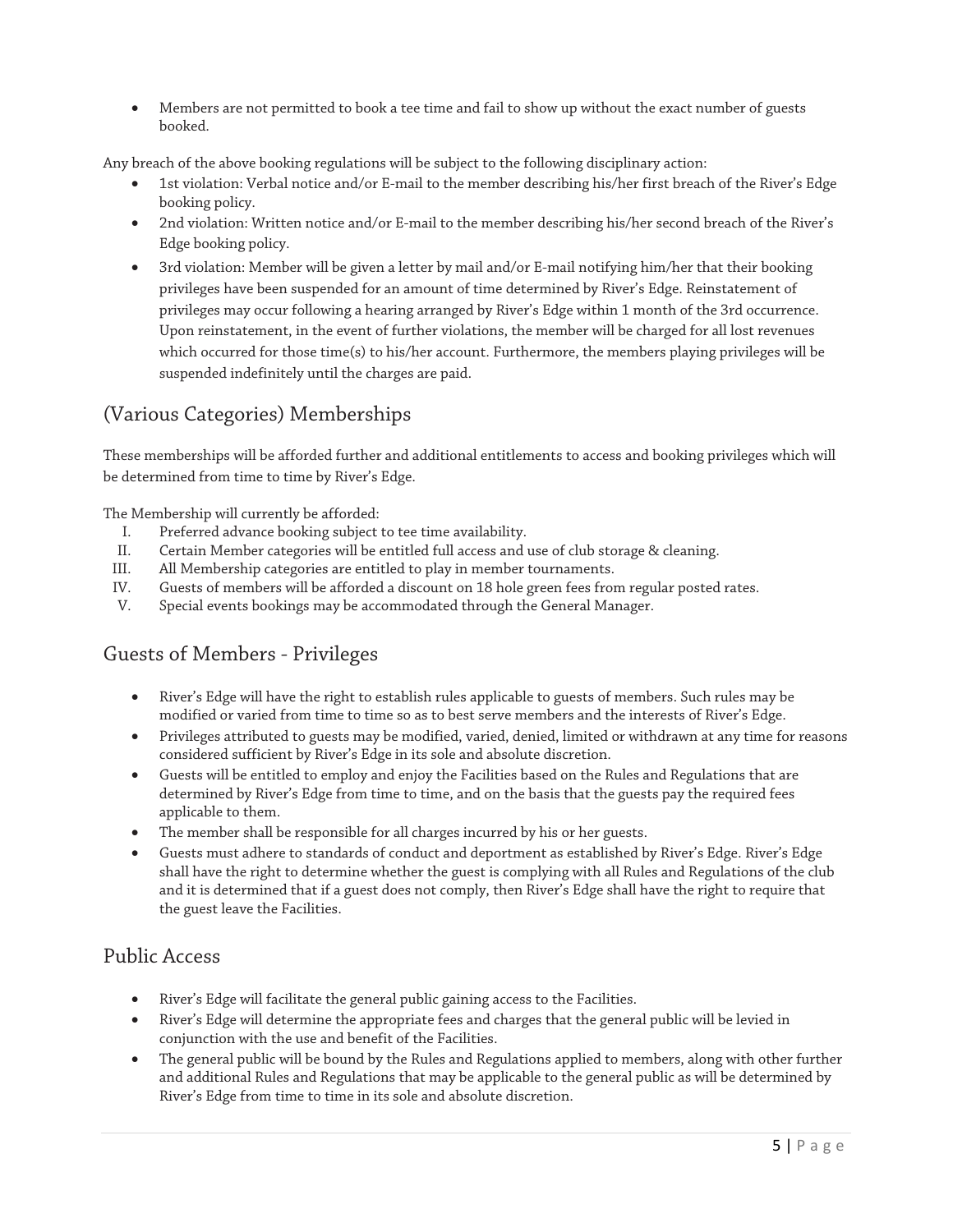The general public will be bound by the Rules and Regulations regarding demeanor, conduct, attire and other similar Rules and Regulations applied to members.

## Rules Applicable To The Golf Course:

- The Royal Canadian Golf Association rules shall apply throughout, except where modified by local rules as will be noted on the score card or otherwise posted.
- It is expected that all members, guests, as well as casual green fee players, and anyone utilizing the golf course Facility will be required to adhere to the principals of golf etiquette in all respects.
- It will be in the sole and absolute determination of River's Edge to determine when the golf course is open for play.
- The general principal is that foursomes have the right of way, despite the fact that there may be twosomes playing the course, they shall not necessarily have the right to priority or to play through. The matter of priority will be based on pace of play being exhibited by respective golfing groups. In any event, it will be in the final determination of the Club Officials as to the pace of play and the priority of groups. Furthermore, it will be in the determination of the Club Officials as to the size of groups (in other words, the number of players in each group) that will be allowed to play on the course.
- Players may be required to be grouped with other players so as to make up foursomes if such circumstances exist. In any event, the configuration of groups will be in the discretion of the Club Officials.
- Groups of five or more players will only be permitted at the discretion and permission of Club Officials.
- Any group missing their tee time will forfeit their place and will have to wait for the next available tee time.
- Practicing on the course is strictly prohibited.
- Players will be required to adhere to general rules associated with actions and activities on the golf course, and ensure that they leave bunkers in a smooth and contoured condition consistent with the intended pattern and contour of the traps. Bunker rakes are to be left near the perimeter of the bunkers, and away from the most likely lines of play.
- Players are required to repair all ball marks on the greens.
- Players are required to repair all divots on the fairways and throughout the course.
- Each player on the course is required to have his or her own set of golf clubs.
- Members and other individuals utilizing the golf course must follow signage set forth throughout the course.
- Golf course maintenance equipment has the right of way at all times.

#### Adjacent Private Property:

- Any abutting or private property must not be trespassed upon to retrieve a ball or for any other purpose.
- Members, guests and the public are responsible for all damage to private property surrounding or adjacent to the golf course or any of the Facilities.
- In circumstances where a member, guest or public player causes any damage to adjacent property or any of the Facilities, it is the responsibility of such member, guest or public player to contact the property owner (and/or River's Edge) to rectify and/or repair any such damage.

## Handicaps:

- It is the responsibility of a member to maintain an accurate and up-to-date handicap record on River's Edge's handicap system. In circumstances where members fail to post all scores, River's Edge will have the right to adjust or modify or amend a member's handicap so as to permit a member to play in any competitions, tournaments or events available through River's Edge.
- River's Edge will have the right to adjust, modify or amend a member's handicap before any club tournament. River's Edge retains the right to deny any member entry into a tournament or event due to inappropriate handicap records or manipulation thereof.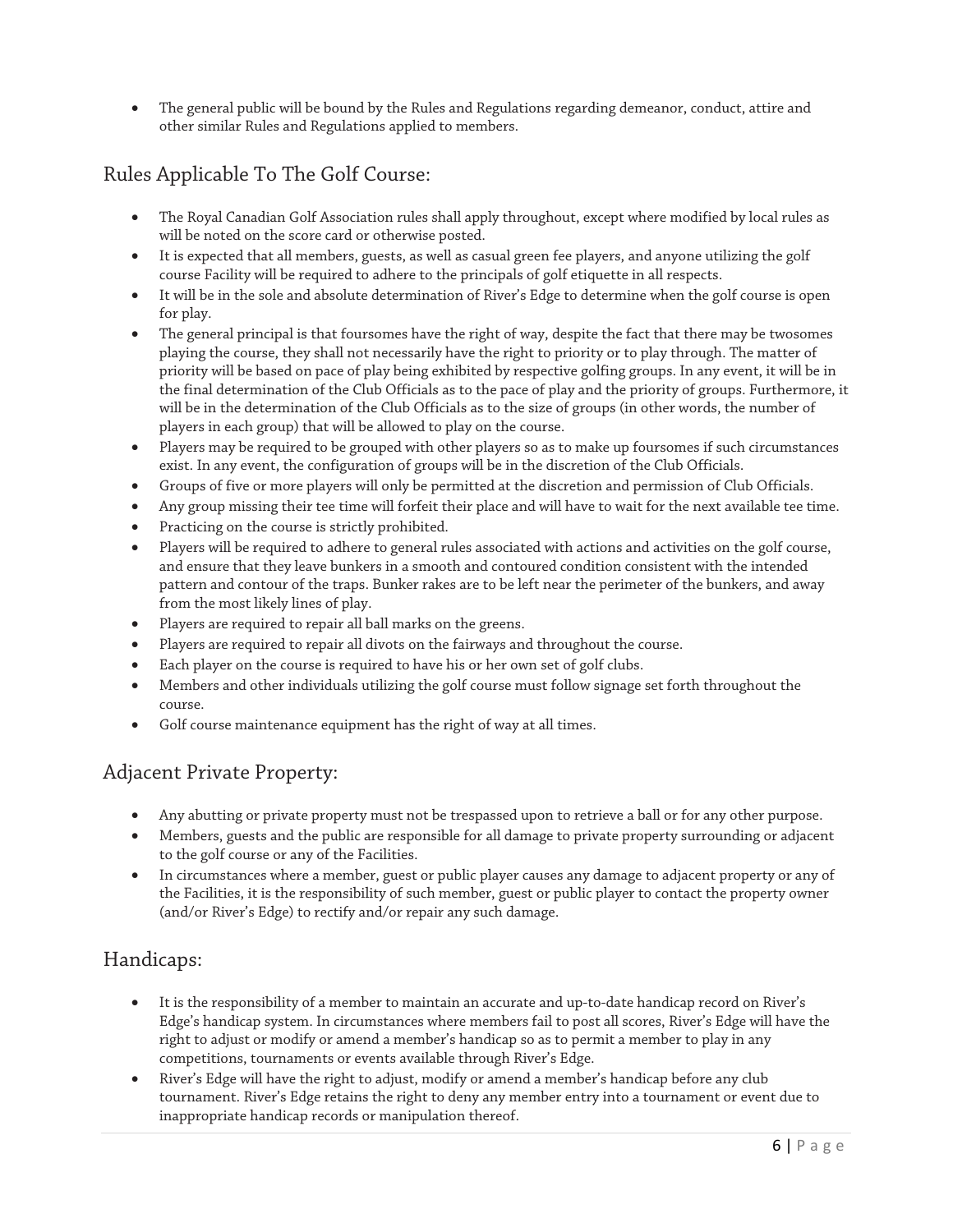River's Edge may assemble a handicap committee to oversee all Members handicaps and make adjustments to them prior to competitions at River's Edge or elsewhere.

#### Practice Facilities:

- River's Edge may afford access and use to the Practice Facilities by members, guests, or the public on the basis of special fees as determined in the sole discretion of River's Edge.
- River's Edge will have the right to restrict access and use of Practice Facilities based on age and conduct of the individual wishing access to such Facilities.
- Practice and/or range balls that are employed on the Practice Facilities shall not be permitted to be used on the golf course.

#### Golf Carts:

- River's Edge reserves the right to designate areas on the golf course on which golf carts will be permitted. Such designation will be provided by way of written notification or through Club Officials.
- Members, guests and individuals afforded access and use of the golf course will be subject to directions and restrictions to where golf carts will be allowed on the Facilities, and more particularly on the golf course.
- Golf carts are to be primarily operated on designated paths unless otherwise specified by River's Edge.
- River's Edge will not facilitate or permit privately owned golf carts on its Facilities.
- Each operator of a golf cart must have a valid driver's licence (or where applicable, a learner's licence). In such circumstances where a driver is under Eighteen (18) years of age, the operator must possess authority to drive a motor vehicle, and the driver (operator) must be accompanied by an adult.
- Only authorized members, guests and/or individuals may be permitted to operate a golf cart on the Facilities.
- Use of golf carts will be limited to a maximum of two persons and their equipment.
- Golf carts are only to be used on the golf course and designated areas, and not to be driven on public roads.
- Golf carts will be permitted to cross public roads at designated crossings or private or other roads as may be designated from time to time. The golf cart operator and occupants of the golf cart must adhere to the rules of the road, including stopping before crossing any public or private road, and permitting automobile traffic the right of way.
- Each member, his/her family members, guests or any members of the public assume all responsibility for liability connected with the operation of golf carts, and will be required to sign an acknowledgment as to responsibility and liability for matters associated with use and employment of a golf cart prior to being allowed to use a golf cart on the golf course or any of the Facilities.

## Club Storage:

- River's Edge will facilitate club storage, but will not be responsible for clubs and equipment stored within the Facilities. Members, guests and individuals utilizing the Facilities should arrange for insurance to cover any equipment, golf clubs or any other personal property stored in or on the facilities.
- The club storage area will be exclusive to management, employees of River's Edge and members who have purchased club storage.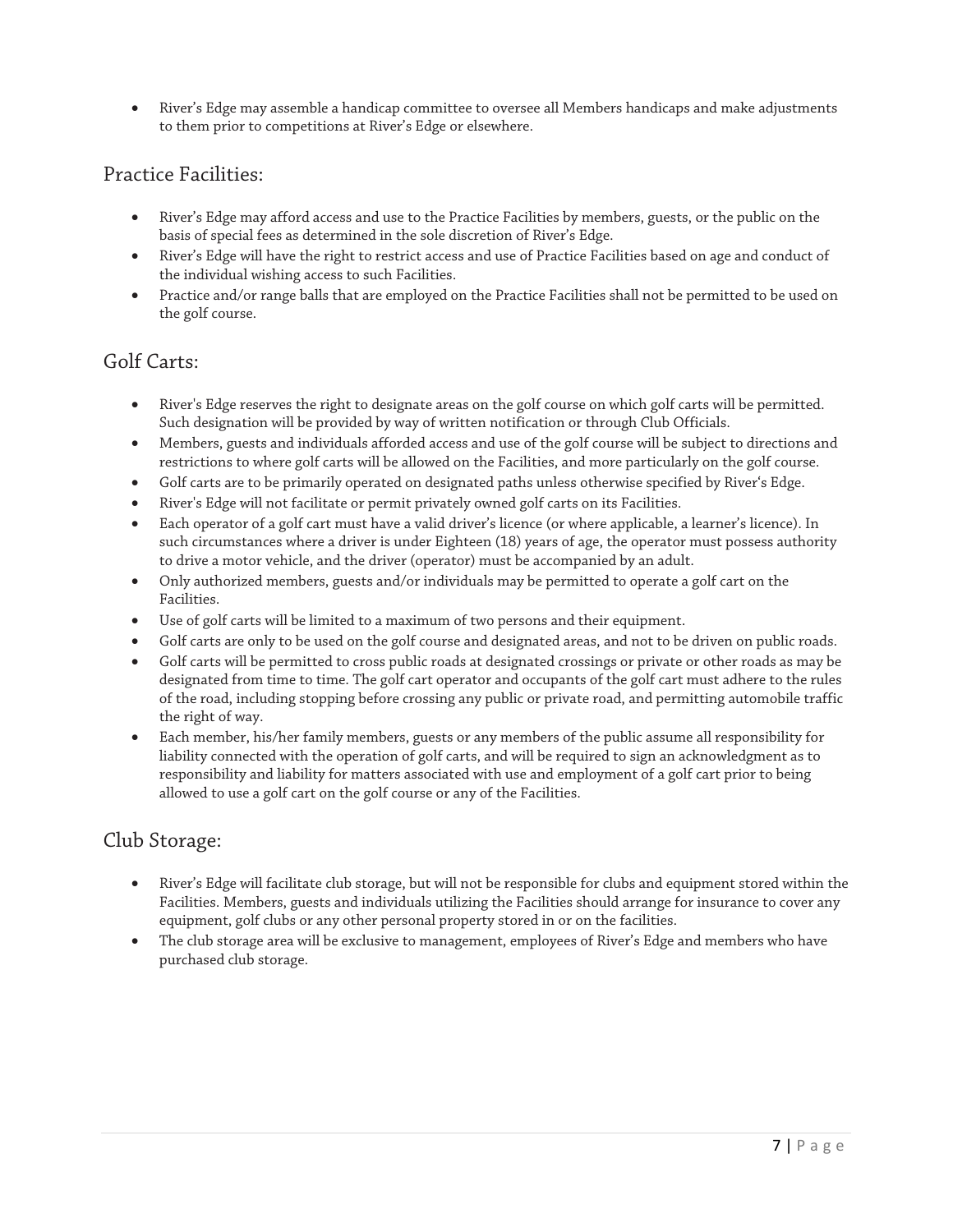## Course Use:

- Members, their family members, guests and the general public (as permitted from time to time) (collectively referred to herein as ''Players'') are required to observe reasonable rules and criteria in employing and enjoying the golf course facility. River's Edge will from time to time prescribe recommended tee box utilization as to the category and skill level of the Players. River's Edge reserves the right to designate appropriate tee boxes for the level of play that Players demonstrate.
- It is the objective of River's Edge to encourage a reasonable standard for speed of play, and to minimize and or eliminate slow play. Players are expected to keep up to the group in front of them and adhere to some of the following:
- Eighteen (18) holes of golf should take anywhere from four (4) to four and one half (4½) hours to play;
- Players are expected to adhere to the concept of "ready golf", which means that provided that the other Players in your group will not in any way be endangered by your intended shot, you can proceed, notwithstanding that the other Players may be somewhat further out from the green than you;
- Take a sufficient number of clubs to ensure that you can complete your shot when leaving your golf cart;
- Be ready to putt when it is your turn by making your alignment and determining various other factors while other Players are putting, providing you do not interfere with their putting . . . putt out providing that you are not stepping on or interfering with the line of another player;
- When you have had an inordinate number of strokes on a hole, pick up;
- Assist other Players in determining where their ball has traveled to and provide them with some guidance as to the location;
- Consistently slow Players will be encouraged to play quicker and adhere to the general rules of the club regarding pace of play;
- River's Edge will from time to time have a Club Official on the course to assist the Players in maintaining a reasonable pace of play;
- Club Officials will have the authority to expedite play in whatever manner is deemed necessary;
- Players are required to adhere to any direction or advice or recommendation provided by Club Officials, and Players failing to adhere to such directions will be reported to the club.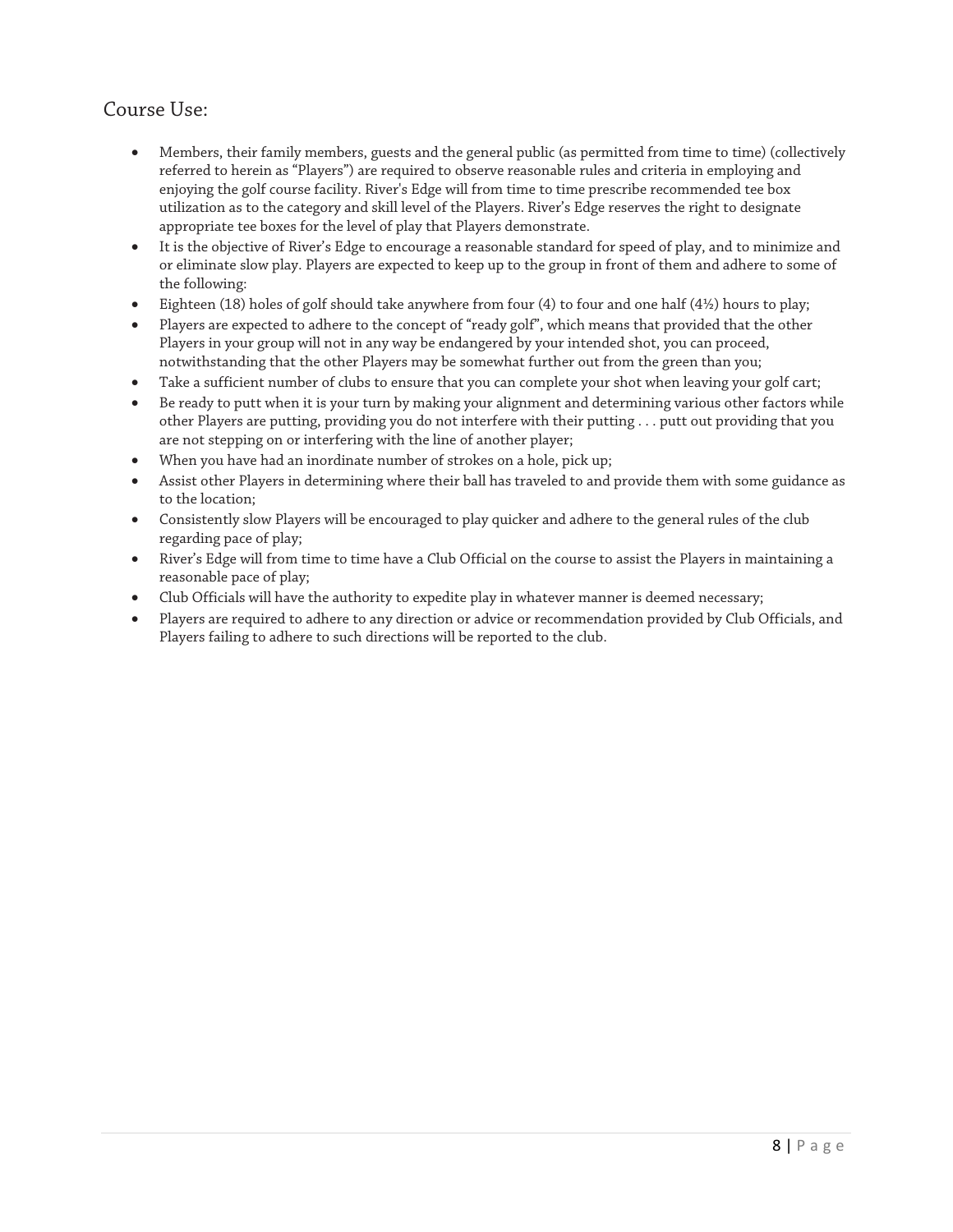## **General Information and Terms of Reference:**

#### Facilities:

The following outlines our current facilities at River's Edge:

- I. 18 hole golf course;<br>II. Practice facilities in
- II. Practice facilities include driving range, putting green, short game area;
- Pro Shop and check in area
- IV. Clubhouse with West & East patios
- V. Club & Power Cart storage area
- VI. Conference Room with multimedia attachments. (30 person capacity)

The following outlines our possible future facilities to be constructed:

- I. Banquet room to facilitate larger tournaments, weddings, etc.....
- II. Members locker rooms, both Men's and Ladies complete with showers.
- III. A winter indoor facility including Golf Simulators and teaching area.

From time to time River's Edge will be consulting our members for feedback as to how to make the course more enjoyable and esthetically appealing.

#### Memberships:

Various categories of membership may be formulated by River's Edge so as to cater to the needs of individuals or corporations wishing to access and utilize the facilities. River's Edge has established the following membership categories:

- I. Executive Membership this membership will be offered to individuals. River's Edge has the right to modify or vary this membership category not only as to the number of memberships made available, but also to the fee payable incidental to such membership.
- II. Affiliate Memberships (Includes all other memberships offered at River's Edge) River's Edge has the right to modify or vary this membership category not only as to the number of memberships made available, but also to the fee payable incidental to such membership. As more Executive memberships are acquired, River's Edge reserves the right to limit the number of other memberships available.
- III. Founders Membership Owner(s) and/or principals of River's Edge as well as members of their families and any other designates.
- IV. (v) Other memberships that River's Edge may formulate could include a social membership, residential membership and variations of the preceding as may be formulated by River's Edge from time to time.

#### Fees:

Membership dues will be established annually and members will be provided notice in writing and/or by E-mail on or before January 31st of every year as to the cost of annual dues. The members shall have until March 1st of that year to pay the dues set forth by River's Edge.

The following (paragraph I) pertains to the Executive Membership category:

I. In circumstances where the annual dues remain outstanding for a period of 90 days, then River's Edge shall have the option to provide written notification and/or E-mail to the member. The member shall be afforded a further period of 270 days in which to reinstate the membership. Should the member fail to reinstate the membership within the time period provided in the notice, River's Edge reserves the right to sell such membership and provide defaulting member with the net proceeds from the said sale of the membership, less (25%) percent marketing fee and less any outstanding dues, including accrued interest and other charges. Until the sale of the membership has been concluded, any and all fees, dues and expenses attributed to the membership shall continue to accrue in accordance with the terms of the membership.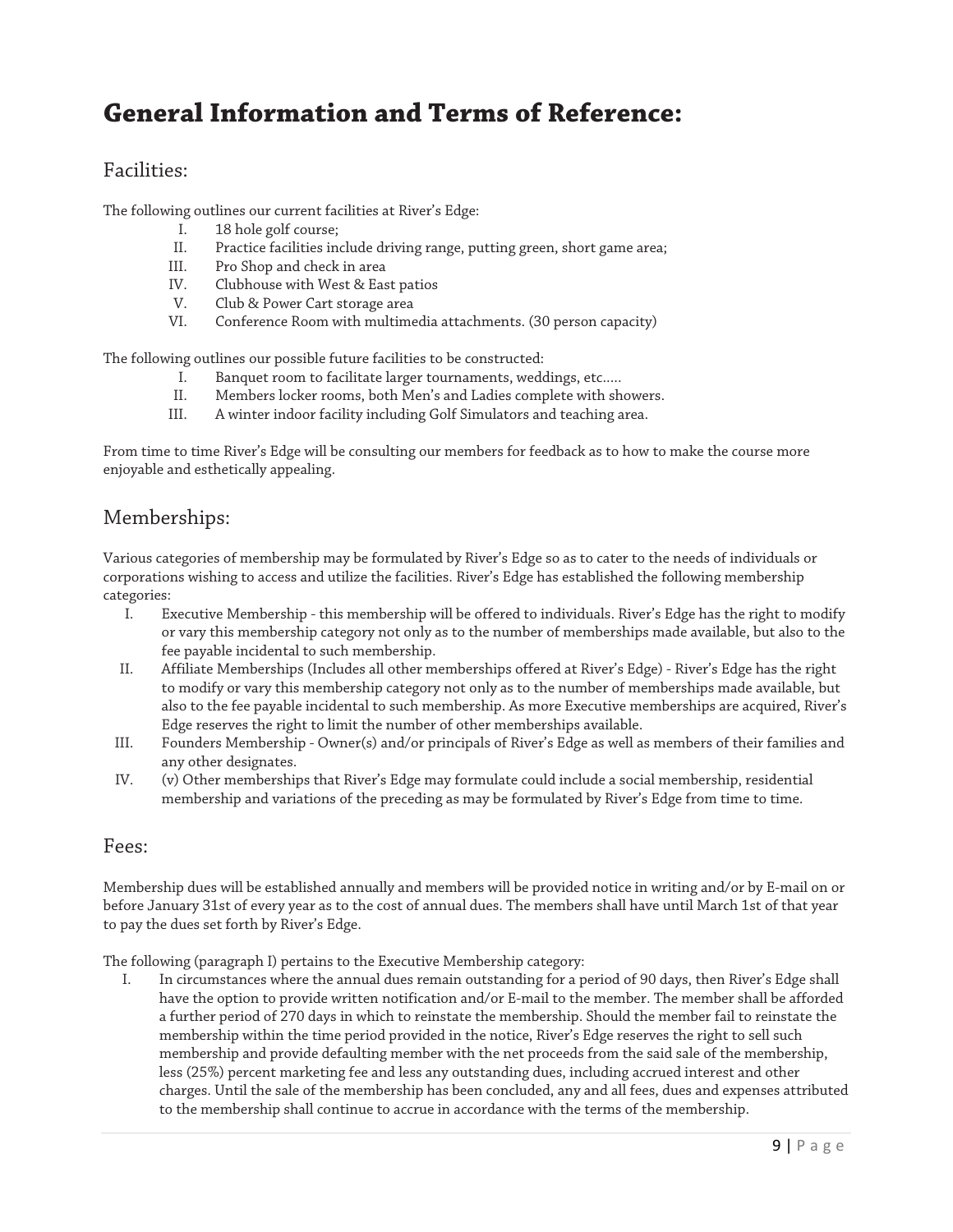The following (paragraph II) pertains the all other Members

II. Other members must submit their full annual dues on or before March 1st of each year to ensure your membership packages will be available upon opening. If the member fails to do so, they may have to wait up to thirty (30) days before receiving a membership package.

#### Family Entitlements:

The immediate family of Executive members along with one other family of their choice will be entitled to the use of the facilities in conjunction with payment of the prescribed dues and fees associated with the category selected by the member. Spouses and children will have the same booking privileges as the member provided they pay their annual dues for the same membership option. The Primary member will in all instances be liable for all dues and fees incurred by the immediate family members. The immediate family of the Executive member extends to the legal or common - law spouse of the member, and their children under the age of 30 years.

#### Transfer of Memberships:

- I. Executive Members any transfer or sale of a membership shall be subject to River's Edge's first right to match the terms and conditions of a proposed sale. Under this circumstance, the proposed seller must submit a completed membership transfer form provided by River's Edge. Where River's Edge matches the offer, then the membership shall be conveyed to River's Edge.
- II. In circumstances where River's Edge elects not to match the offer, then a transfer to a third party (including transfers to a spouse or child resulting from the death of a member) shall be subject to River's Edge's approval of the proposed member. The proposed member shall be required to submit an application for membership and, upon approval, execute the membership application as prescribed by River's Edge.
- III. During the initial period of operation, a transfer and administration fee shall be ten (10%) percent of the current value of the membership, with such fee payable by the incoming member. These fees will be subject to change as determined by the discretion of River's Edge.
- IV. Subject to the terms and conditions set forth and further as provided for under (II) and (III) above, and any other terms and conditions that River's Edge may deem appropriate, in circumstances where there is an unfortunate death of an Executive member, the surviving spouse (or a child of a deceased member) may elect, within a 6 month period after the date of death, to maintain the Executive membership. Failure of the surviving spouse (or child) or legal representative of the estate of the deceased Executive member to provide such notification shall require the deceased's estate to pay future fees and dues. Notwithstanding the preceding, River's Edge reserves the right to qualify and approve any such incoming member so as to ensure such member meets the criteria of membership as established by River's Edge from time to time.

#### Dues & Charges:

Annual dues and fees related to various services available at the facilities will be determined by River's Edge from time to time. Members will be required to pay such fees and dues in conjunction with gaining access to various facilities. The fees and dues referred to include green fees, carts, lockers, club storage, practice facilities, food and beverage and transfer fees, along with any other amenities which may become incorporated into the future banquet building. All dues paid are non - refundable and may be carried forward into a subsequent season. River's Edge may facilitate a variation in the fees and dues for a partial season as determined in its discretion. There may be circumstances where members will be permitted to go ''inactive''. River's Edge reserves the right to specify terms and conditions under which such an accommodation would be made. Inactive status and applicable dues will be subject to annual approval of River's Edge.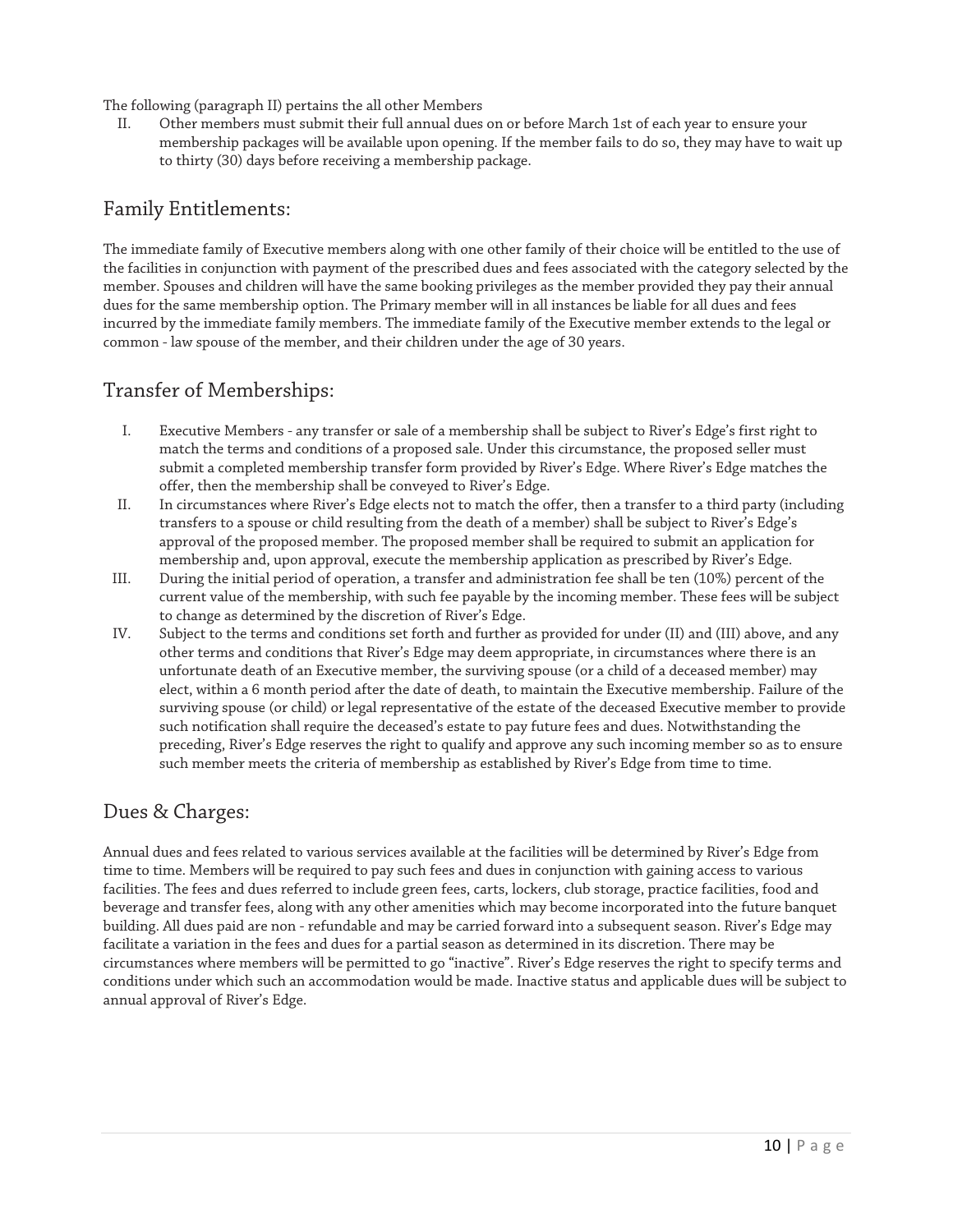#### Member Charge Accounts:

The member charge accounts at River's Edge are operated on a credit book system. The member is required to have a credit on his/her account in order to charge. Members who use this system will have real time access to their statements via the online booking module. Once logged in, you may download or view your statement for any given period of time. River's Edge will not be responsible for mailing out member account statements. If a member requests a detailed statement, administration will provide this for \$ 30 + GST per monthly statement.

#### Member Charge Account Discrepancies:

If any member wishes to dispute a charge to their account please contact administration directly. If the error is found to be the fault of River's Edge, we will reverse the charge immediately. However, if River's Edge is found to not be at fault, the member will be required to pay a  $$30 + GST$  administration fee.

## Membership Application:

Any and all applications incidental to any of the membership categories available through River's Edge shall be delivered to or mailed to the administrative office of River's Edge. Such membership application will be completed in all regards and include all particulars as well as a signature stating that you have read and understand all rules and regulations.

The application or renewal application must accompany all dues or financed dues in full. River's Edge reserves the right to approve all applicants for membership. In conjunction with receiving particulars and information associated with such application, River's Edge will determine whether the applicant has satisfied relevant conditions of membership.

In circumstances where a membership application is not approved, the potential member will receive a refund of any money previously paid to the club in regards to application, without interest, within 30 days of the submission and delivery of the application. Individuals or corporations seeking membership in River's Edge are advised to carefully review and evaluate all pertinent information, including membership application & membership rules and regulations, and any other materials associated with operations of River's Edge and, if deemed necessary on the part of the prospective member, to seek professional advice so as to evaluate documents and related obligations and agreements.

In conjunction with approval of the application by River's Edge, the prospective member covenants and agrees to be bound by the terms and conditions of governing principles, and knowing the rules and regulations may be amended from time to time.

## Maintenance, Promotion & Marketing:

River's Edge reserves the right to close the course for required maintenance as determined in the discretion of River's Edge. River's Edge reserves the right to close the course and exclude members as well as the public so as to facilitate group play, civic, charitable, or business tournaments and other special events from time to time.

Notwithstanding this reservation, River's Edge will minimize any such activities so as to afford the membership reasonable access to the facilities. River's Edge will, to the extent it deems appropriate and reasonable, attempt to accommodate charitable, family and business tournaments advocated and requested by its membership and in doing so will take reasonable measures to maximize the accessibility to the facilities available to its membership.

In the context of an individual company or partnership purchasing a membership, it is to be recognized that there may be circumstances or events that River's Edge determines will promote and enhance the standing of the golf course within the golfing community. In such instances, River's Edge will have the right to accommodate such events.